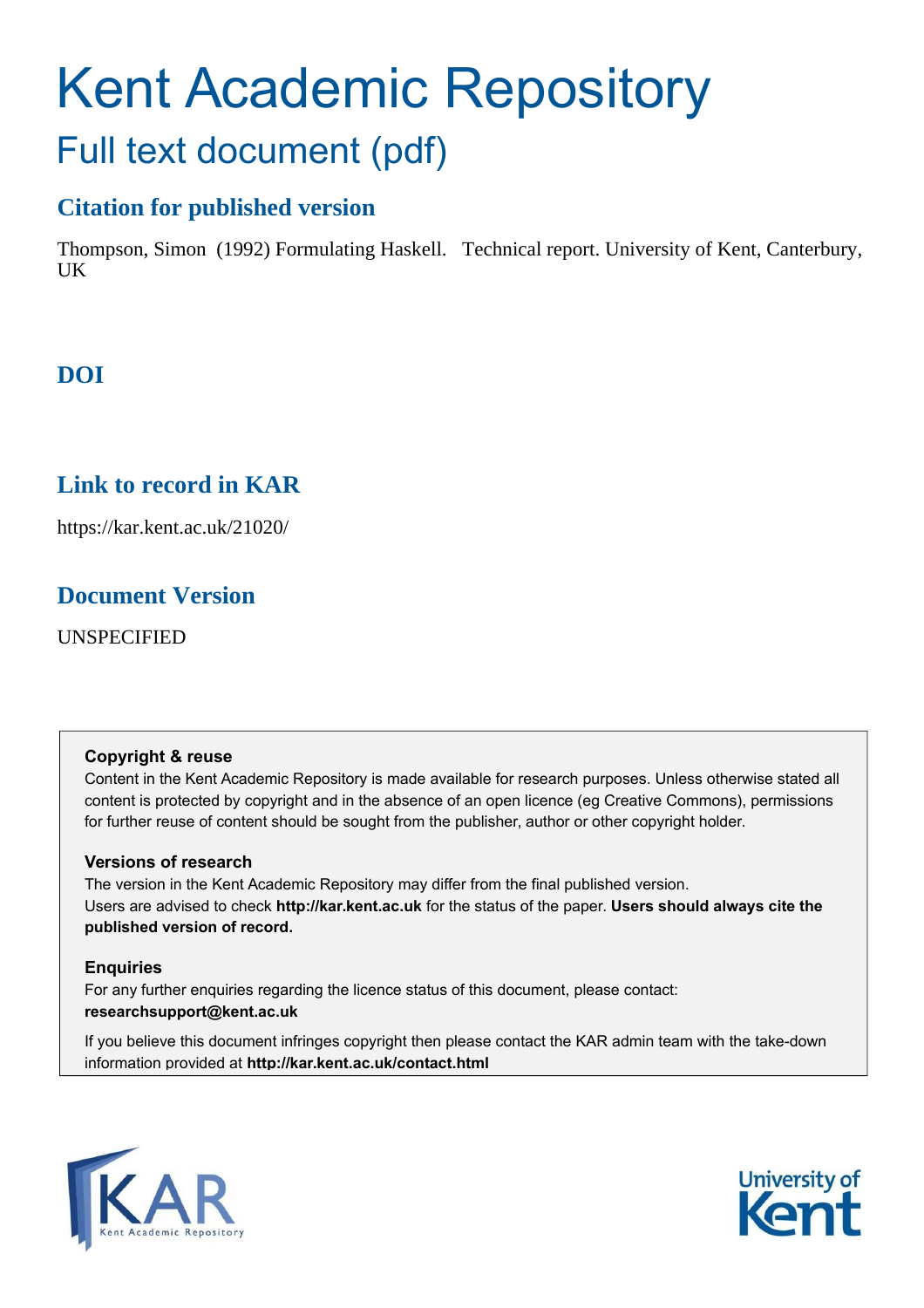# Formulating Haskell

Simon Thompson U University and University University Of the University Canterbury- CT NF- UKe month sjevenser er en e

#### Abstract

The functional programming language Haskell is examined from the point of the U.S. protriety programs correct- the security fraction circular features explored in the data type denition facilities classes the behaviour of patterns and guards and the monad approach to IO in the Glasgow Haskell compiler-

### Introduction

IIWANII IIRRAMI VV WII, IVVII, IIRRAMI WARR I MOVI, IVVII IN W IMB , IRANVIIVAI PIV grammining language which is likely to become a well as a description of the factor and  $\mu$  as a definition as standard a crocracially and commercial commercial and the crocracial said that a crucial that part of of the appeal of functional languages is the ease with which proofs concerning functional programs can be written It is also widely accepted that it is also widely accepted that if proof it to be taken seriously, it needs to be formalised, and to be checked by machine-.

The aim of this paper is to initiate discussion on the form that a logic forHaskell might take It is based to some degree on the authors previous work on which which is a logic for Miranda-Miranda-Miranda-Miranda-Miranda-Miranda-Miranda-Miranda-Miranda-Miranda-Mir work in the area Implementation of the logic for Miranda is in progress at the  $U$  is the section function of  $U = KU$  grants  $G$  for  $U = U + U + V$  with  $W$  is the section that the system will be freely available within the freme year.

The paper begins with a discussion of the carrier of the angel to the axiomatic form of the axiomatic formation sation-the relation-the semantics of the semantics of the logic the logic and the semantics of the logic theor Next types and their operators- including equality- are axiomatised Classes are united to the control weight the the section in the term was and united the section in Section 1. The logical form of denitions is described in and in the unit of the unit of the unit of the unit of the unit nate interaction between pattern matching and guards is explored IO in the Glasgow Haskell compiler is defined in terms of an IO monad - we show how the monadic approach is a monadic and the paper in the property is a section to the paper in the paper in the p concludes with a number of miscellaneous points.

One issue water through the part of the through the part is the choice of which parts of the language are and the computer to formal treatment of the computer in the top of the some numeric types are logically tractable.

To appear in J. Launchbury  $\alpha$  r m. Sansom (eds.), runctional rrogramming, Glasgow  $\mathcal{L}_{\mathcal{L}}$  springer verlag workshops in computing recent

 $^\circ$  Inis paradigm is different from that prevailing in mathematics, where proofs are subject to social scrutingly but the nature of the and about the such seems to such that the such such that the such to make this sort of check highly unlikely-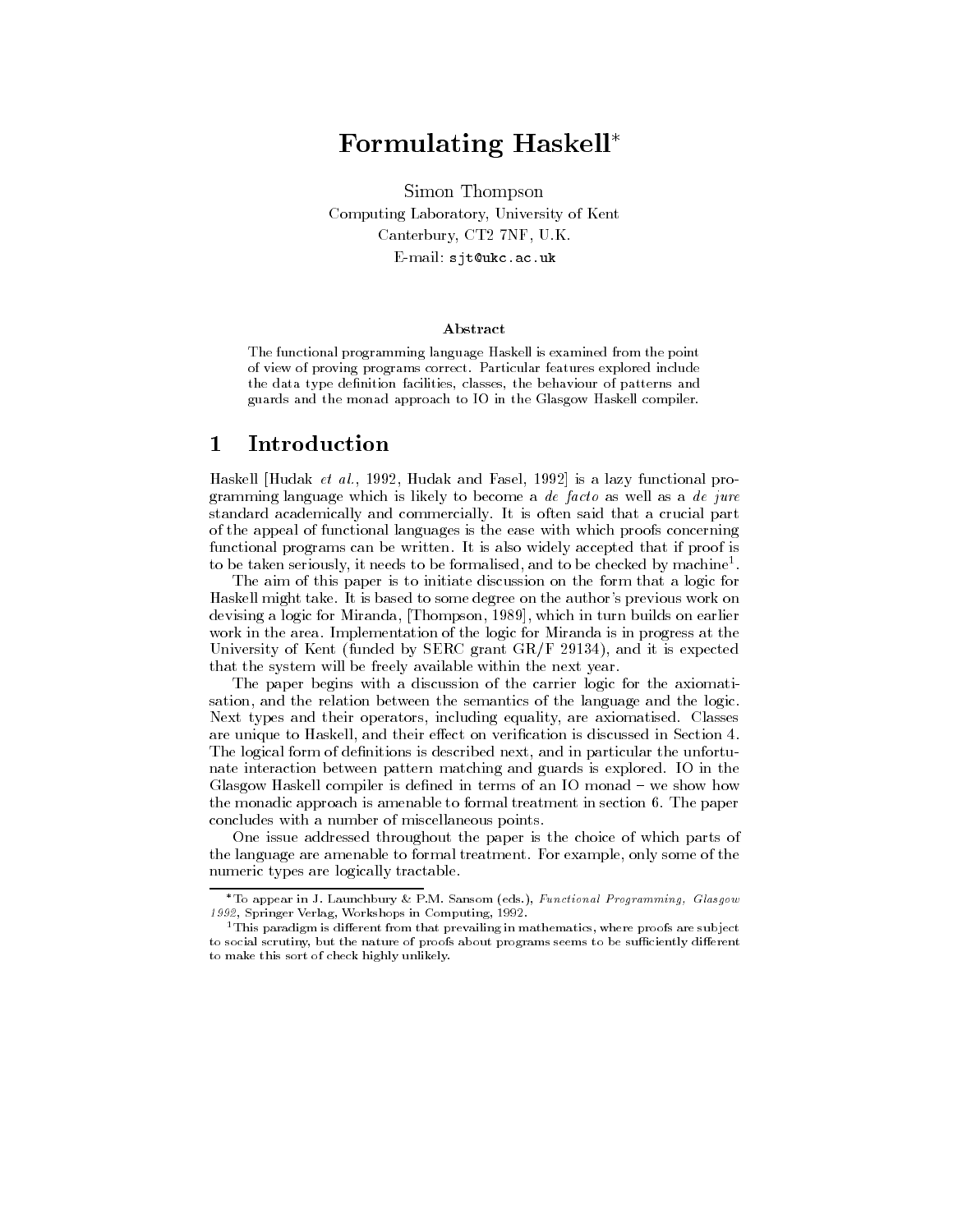#### $\overline{2}$ Logic

The basic intuition behind a functional program is that expressions denote values and expressions of ground type are evaluated to give printable values or results. It seems sensible for the logic to be one of *equations* between expressions of the language These will be written

 $e \equiv f$ 

where e and f are Haskell expressions. The symbol  $\equiv$  is used in preference to  $=$  and  $=$  for reasons which will become clear. The relation  $\equiv$  is an equivalence relation-lating and obeys matches and obeys language contract contract and the substituted for excessive and formulas.

Since the language is typed- so should the logic itself- making an equation of the form above invalid unless  $e$  and  $f$  have the same (or unifiable) types. (Logicians call this a *many-sorted* logic.)

Expressions in Haskell need not denote a defined value – evaluation of an expression may loop indenitely- for instance This phenomenon may be rendered logically in a number of ways: expressions can be permitted not to take values, giving a partial logic-term collection, at the understanding is a collection of — — — — it is a ppromach is adopted here-it is a such such such a such such such such a such such such a such expressible further discussion of the issue can be found in Thompson- 

What should be the logic in which these equations are embedded? Lacking arguments to the contrary-contrary-contrary-contrary-contrary-contrary-contrarypredicate calculus seems appropriate It is open whether it should be classical or constructive; note nowever that for simple  $\vee$   $\exists$  (or  $\Pi_2$ ) statements, such as the assertion that a function from Int to Int is total-theory internal strength is the same.

As a part of the standardisation exercise- it seems that a formal semantics for the language will emerge. This allows the possibility that the soundness of a proposed logic can be verified: every assertion or theorem of the system can be checked to see whether it is indeed valid in the formal interpretation Soundness is clearly a minimal requirement- but can be problematic depending upon the form of semantics adopted: issues of full abstraction and the case of parallel or come to mind

Again given the semantics- the converse to soundness can be examined is every assertion validated by the semantics derivable in the logic? Such a result is unlikely in view of Godels incompleteness results- but relative completeness results have been established for Hoare logics of imperative languages

#### 3 Types

This section examines the way that types and operations over them are to be axiomatised

#### $3.1$ Algebraic Types

Algebraic types can be treated in a uniform way- as they come with constructors and denition by pattern matching- but no predened operators

The Boolean type is a typical example of a simple algebraic type it is an enumerated type Its elements are True- False and -- and therefore theorems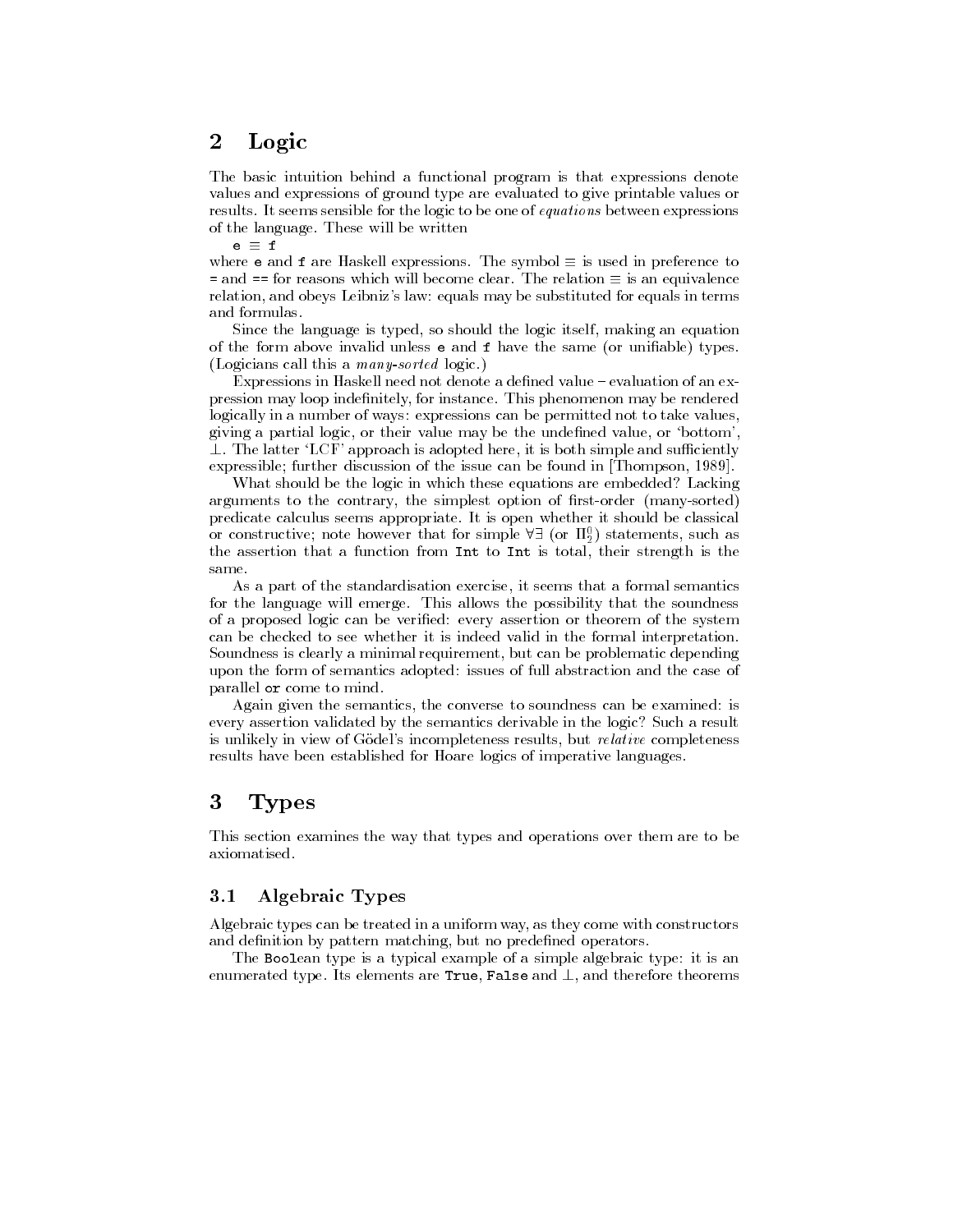<u>valida in Boolean algebra</u>-in Boolean algebra

. . . **. . . . . . . .** 

will just be be valid-

- not --

This was taken as one justication for introducing the quantier def in the logic for Miranda Familiar theorems are rendered thus

 $\alpha$  define a  $\alpha$  is  $\alpha$  and  $\alpha$  in the  $\alpha$  is  $\alpha$   $\alpha$   $\alpha$   $\alpha$   $\alpha$ 

In a similar way- the induction principle or elimination rule for the type can take two forms

$$
\frac{P(\text{True}) \quad P(\text{False})}{(\forall_{\text{def}} \ x \ :: \ \text{Bool}) \ . P(x)}
$$

and

$$
\frac{P(True) \quad P(False) \quad P(\perp)}{(\forall \ x :: Bool).P(x)}
$$

It is a matter of general principle that from the latter rule can be derived the rule of exhaustion

<sup>x</sup> Boolx True <sup>x</sup> False <sup>x</sup> -

On the other hand- an axiom to assert the distinctness of the constructors is required

False True - False - True

It is logically sucient to assert one such axiom- as from this those at other types can be derived

A general algebraic type like that of lists is rather more complex The  $\mathbf{v}_i$  be inhabited by ninter how the  $\mathbf{r}_i$ ,  $\mathbf{v}_j$ , but also by partial now, but as . A local the state of the state of the state of the state of the state of the state of the state of the state o lists are valid over the whole type

 $m \sim p$  for  $m \sim p$  for  $m \sim p$ 

whilst outlies are only valid for nite  $\alpha$  ,  $\beta$  and  $\beta$  are  $\beta$  and  $\beta$ reverse reverse x <sup>x</sup>

and still others are restricted to finite lists of defined elements

product <sup>x</sup> elem <sup>x</sup>

respect, is remain in Thomas dieses and the properties and restricted quantities and induction rules were introduced. Typical of such a rule is

$$
\frac{P(\texttt{[]})\quad (\forall_{\texttt{def}}\ x\ ::\ a)(\forall_{\texttt{def}}\ 1\ ::\ \texttt{[a]}).P(\texttt{I})\ \Rightarrow P(x\ : \texttt{I})}{(\forall_{\texttt{def}}\ 1\ ::\ \texttt{[a]}).P(\texttt{I})}
$$

This characterises the finite lists of defined elements. Note that often the proof of the second hypothesis will be a consequence of

 $\alpha$  and  $\alpha$  is a local particle  $\alpha$  is  $\alpha$  . The particle  $\alpha$ 

in which the list 1 will simply be an arbitrary list.

The *infinite* lists are described quite differently. They can be seen as members of a greatest xed point- with equality over them characterised by a bisimulation in the coinduction principle principle as  $\mathbb{P}^1$  to a fitter the coinding  $\mathbb{P}^1$ innite elements as a greatest xed point of an inductive denition- and denes the equality relation over the set of elements in a similar way For lists the principle states that two lists 1 and  $m$  are equal if  $1 \times m$  for some pre-equality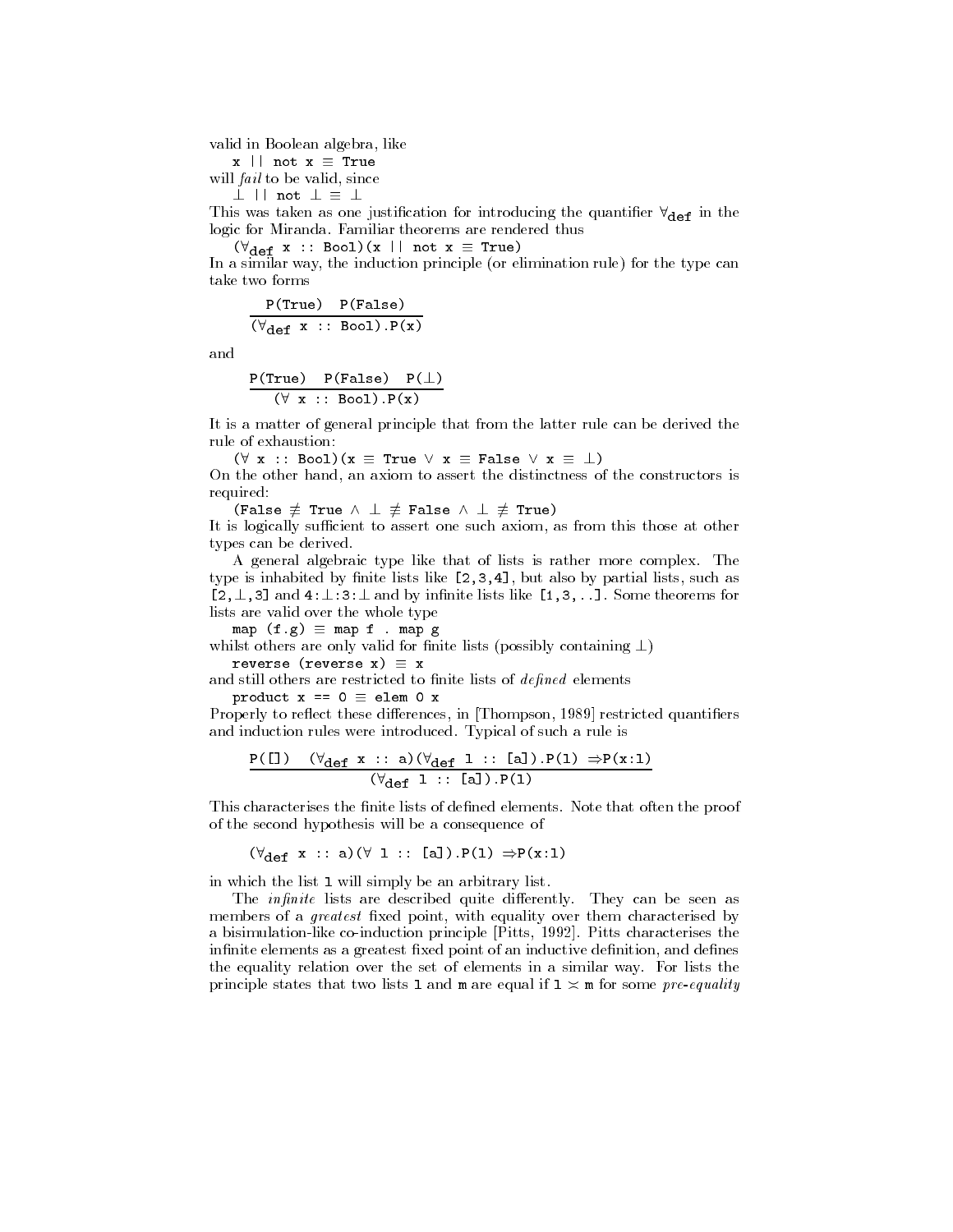relation  $\times$ . The relation  $\times$  is a pre-equality relation if and only if for all 1 and m-

$$
1 \times m \Rightarrow (1 \equiv \lceil \, \rceil \equiv m) \vee (1 \equiv a: 1' \wedge m \equiv b: m' \wedge a \equiv b \wedge 1' \times m')
$$

The attractive feature of his approach is that it works for all algebraic types, such as solutions of

data Lambda Rose Lambda Model Funnya Rose ang Kabupatèn Kabupatèn I giving a characterisation of equality of these elements of a model of the untyped

 $\lambda$ -calculus. The disadvantage of his approach is that the principle requires a secondor algebra for the termination-are employeed and controlled with any area if for some pre-equality relation - - - - - - - - - - problem presents floch with induction  $\blacksquare$  of course-the usual expedient is to  $\blacksquare$ by a schema-restricting the pre-equality relations to these which are denoted in the logic

Alternatively- mathematical induction may be used to dene equality over types which appear only in the range position of a function-space constructor on the right-hand side of their definitions. For lists we have:

 $\mathbf{I} = \mathbf{m}$  if and only if  $\mathbf{v}_0 = \mathbf{u}$  if  $\mathbf{u} \in \mathbb{R}$  if  $\mathbf{v}_0 = \mathbf{u}$  if  $\mathbf{v}_1 = \mathbf{v}$ where take is defined in the standard prelude.

This fragmentation of the principles of induction over the type of lists seems to be unavoidable: the general principle of induction for lazy lists is too weak to include the others as special cases-it since it is restricted to admitted the predicates Paulson- contains details of the general rule as well as providing a good background reference to the LCF approach

#### $3.2$ Built-in Types

Built-in types are akin to abstract types: no direct access is given to the (machine representation-between the rather manipulation-between the control of the control of the control of the c ioms for these types therefore have to reflect as much of the structure of the type as is thought necessary. In the case of floating-point and complex numbers- it seems highly unlikely that any satisfactory but sound axiomatisation exists- and we would argue that this part of the language be omitted from the  $logic<sup>2</sup>$ 

It is therefore appropriate to restrict attention to the integral and ratio nal types Even then- giving a suciently abstract presentation of the xed precision integers, were no animated to attention attention to the ran integers, **Integer** In the Miranda logic a subtype of the integers-mat- is introducedallowing theorems on properties of natural number-functions to be expressed directly. This means that Miranda definitions have to be read as being overloaded in a limited way-time in a limited way-time in a limited way-time in  $\mathbf{b}$ 

How are the integers and operations over them axiomatised? The system will include the graphs of the operations- giving their values at each argument sequence. This will not be enough to axiomatise the primitive operations, **primate the and the like-** which will also be specified by their primitive recursive definitions. From these definitions can be derived the usual theorems such as associativity of  $\sqrt{7}$  of index the results themselves may be included

<sup>-</sup>The IEEE characterisation of oating point operations seems to be too low level to beusable in the specification to the species for a specific for the specification of the specification of the specification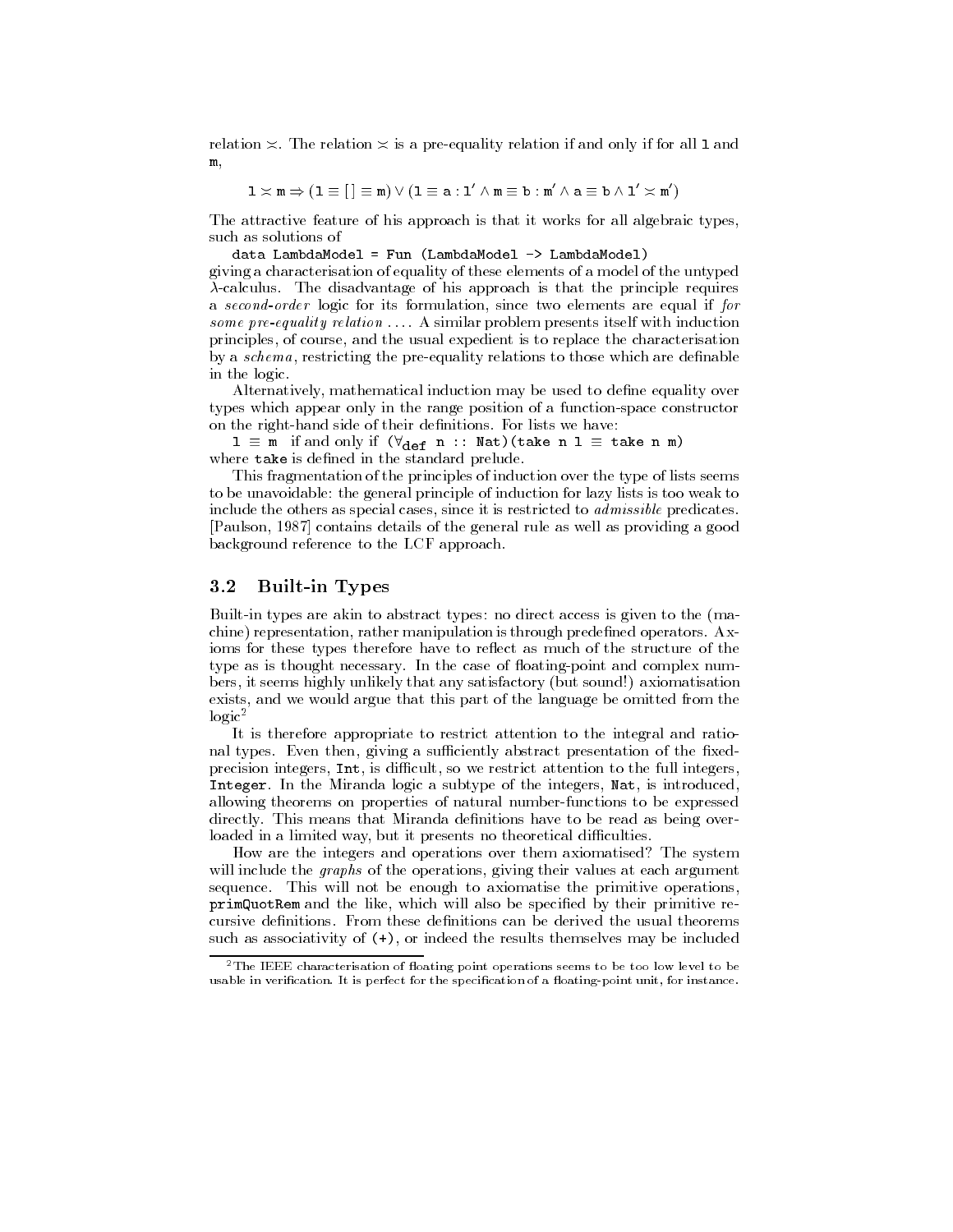as primitives from the point of view of a logical characteristics, any other characteristics operation adds some uncertainty as to its precise behaviour

Function types are characterised by function composition- which is a dened operation- and logical equality between functions Basic to functional pro gramming is that functions are characterised by their behaviour- meaning the values that programs have the same behaviour when equals that programs have the same behaviour when equals the are substituted for equals. Equality on functions is given by the extensionality rule

$$
\frac{(\forall x :: a) (f x \equiv g x)}{f \equiv g}
$$

This rule is adhered to by Haskell  $-$  it is a matter of some delicacy in language design to ensure that this is the case. Tuples do not obey the extensionality condition This is because

fst -- - $-$  -  $$ snd --

 $\alpha$  . The same components of the same components of the behaviour of the behaviour of pattern matching over pairs- the function

#### test xy

returns **a** on  $\left(\pm \right)$  and  $\pm$  on  $\pm$ . This adds a slight complication to the characterisation of equality. Any advantage of such a definition is at the  $im$ plementation level to check whether a member of a product type is dened ie unequal to - simply requires a check that it is a pair if - and - - are identified in pair  $\{ \cdot \mid \cdot \mid \cdot \land \}$  is denoted if the expressions expressions expressions equal  $\{ \cdot \}$ is dened- so a parallel evaluation of the expressions e and e is required More is said about pattern matching in general in Section

#### $\overline{4}$ **Classes**

Classes give a general treatment of *overloading* or ad hoc polymorphism. Functions which are polymorphic in the usual sense of parametric polymorphism are amenable to uniform treatment. At each type the same defining equation is used- with the same logical characterisation How much will this be true of type classes in other words-definition  $\mathcal{C}$ the class structure

There seem to be two distinct cases. On the one hand, classes like Text and all the numeric classes will in general *fail* to share any significant properties. In the rst case this is plain- but for numeric classes- it is an unfortunate truth that, is that the selection on the second that  $\mathcal{A}$  is the fundamental adierent ways- even the types inhabit the same classes in the same classes in the same classes

more optimistically for the classes Eq and Ord the intention is that opera tions of equality and ordering are defined on their members. Even if the implementations are dierent- all equality relations should be partial equivalence relations on their domains; all orderings should be pseudo-partial orderings. (They will not be total since they will in general fail to be reflexive.) In the logic this could be reflected by a *logical class*.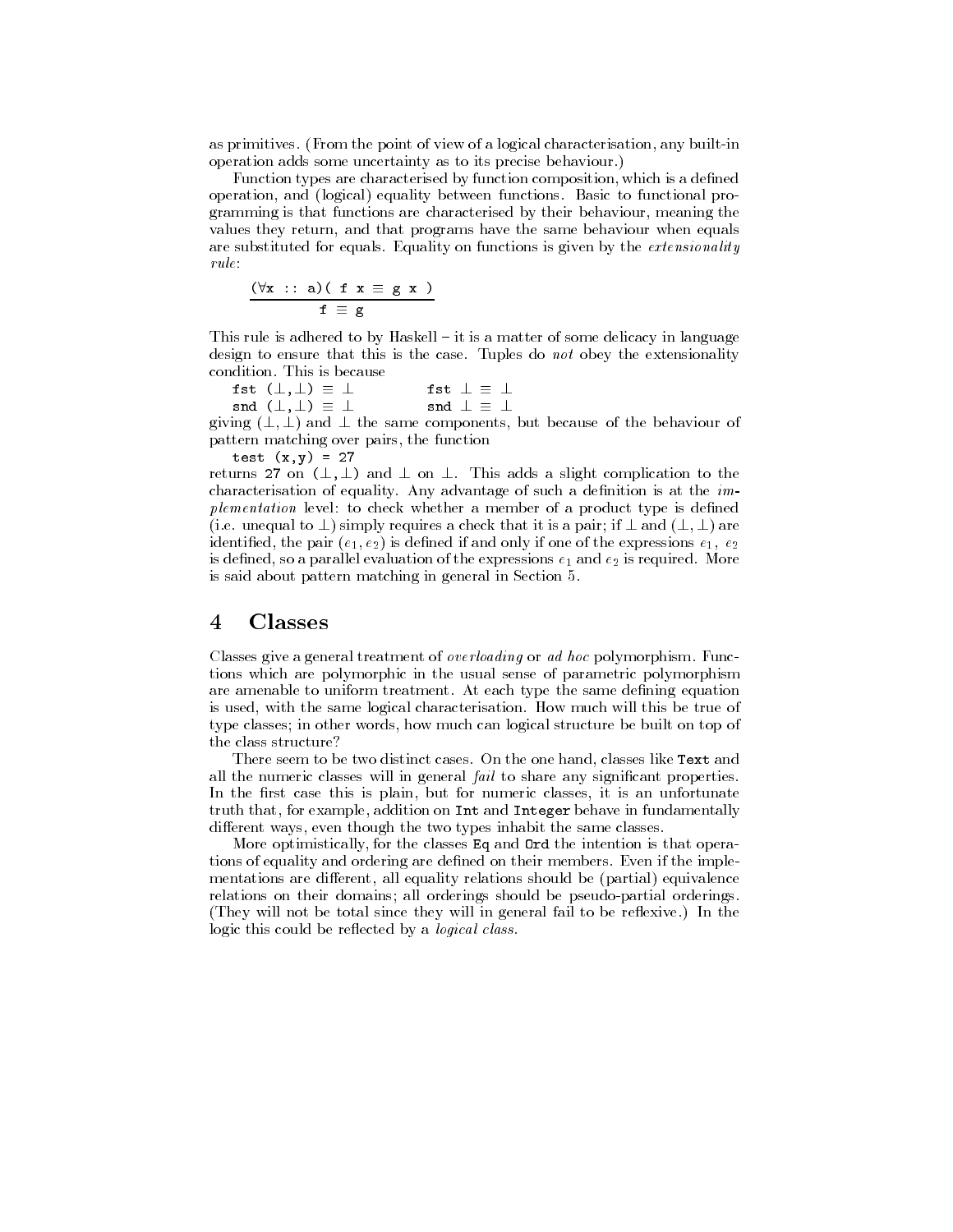```
logical class equality and class experience and class experience and class experience and class experience and
where
symmetry is the symmetry of \sim , we have a symmetry of \simtrans is  xyz  a
```
For a type to inhabit this logical class- proofs of the theorems symm and trans have to be given

xy True yz True xz True

The method of derived instantiations could be extended to the logic A symmetrical and transitive relation on type <sup>a</sup> will be extended to a similar  $\alpha$  is the form of the standard definition of equality-roll instance.

```
A similar treatment of ordering is possible
 class extent and contact and contact and contact and contact and contact and contact and contact and contact a
where
 \cdots where \cdotsa  Boold  a  Boold  a  Boold  a  Boold  a  Boold  a  Boold  a  Boold  a  Boold  a  Boo
 decreased x xxx xxx xxx xxx
 logical class Ord a  Ordering a
where\cdots where \cdotsasymm is  xy  a
                                  \mathbf{x} = \mathbf{y} = \mathbf{y} = \mathbf{y} = \mathbf{y} = \mathbf{y} = \mathbf{y} = \mathbf{y} = \mathbf{y} = \mathbf{y} = \mathbf{y} = \mathbf{y} = \mathbf{y} = \mathbf{y} = \mathbf{y} = \mathbf{y} = \mathbf{y} = \mathbf{y} = \mathbf{y} = \mathbf{y} = \mathbf{y} = \mathbf{y} = \mathbf{y} = \mathbf{y} = \mathbf{y} = \mathbf{y} = \mathbf{y} = \mathbf{y} = \mathbf{y} = \mathbf{y} = \mathbf{y} = \mathbf{to the \sim \sim \alpha and \alpha \sim \alpha \sim \alpha \sim \alpha \sim \alpha \sim \alpha \sim \alpha \sim \alpha
```
In these examples- the same name is given to occurrences of the same formula at different type instances: the polymorphism in the formula is parametric. The proofs of the formulae are dened dierently at dierent types- an ad hoc overloading. It is also possible to give an ad hoc overloading to names with, ref instance, whereas the approximate and appropriate arriving of exhibitions at each type

exhaust Bools is the state  $\lambda$  is  $\lambda$  is the  $\lambda$  is  $\lambda$  . The state  $\lambda$  is  $\lambda$   $\lambda$ 

 $x_1, x_2, x_3, x_4, x_5, x_6, x_7, x_8, x_9, x_1, x_2, x_3, x_4, x_5, x_6, x_7, x_8, x_9, x_1, x_2, x_3, x_4, x_6, x_7, x_8, x_9, x_1, x_2, x_3, x_4, x_6, x_7, x_8, x_9, x_1, x_2, x_3, x_4, x_6, x_7, x_8, x_9, x_1, x_2, x_3, x_4, x_6, x_7, x_8, x_9, x_1, x_2, x_3, x_4, x_6,$  $-1$ 

# $\overline{5}$

trans is

Haskell denitions have the form of equations- so it is plausible that the symbol of the language can simply be replaced by the  $\equiv$  of the logic. In a simple definition of the form

f <sup>x</sup> <sup>y</sup> xyy

this is the addition of pattern matching-distribution of pattern matching-distribution  $\mathbf{r}$ form of where and let) makes the situation substantially more complicated. A function will be dened by a sequence of equations- and the order of these will be significant. Take the case of

g   $= 27$ g abx 

given the arguments of the the collection of the arguments of the collection of the collection of the collection of the collection of the collection of the collection of the collection of the collection of the collection o  $\sim$   $\sim$   $\sim$   $\sim$ 

the result of evaluating  $\alpha$  both  $\alpha$  is understimed for feath with Gofer and the Glasgow prototype  $-$  hbi gives a result!). Re-ordering the equations gives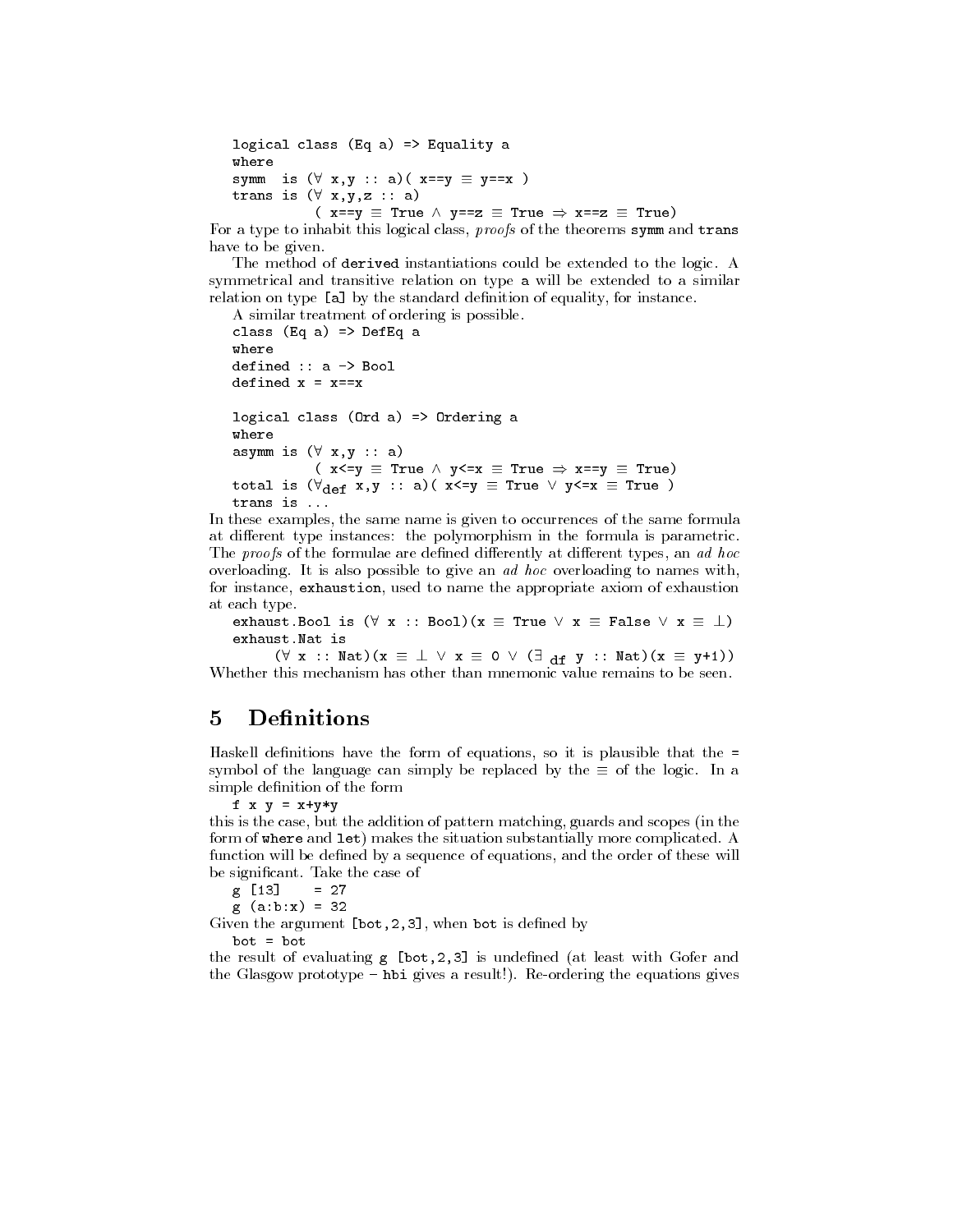the result  $32$  on the same argument. A thorough analysis of the sequential nature of pattern matching both within and between clauses of a definition is required to give a full rendering of a definition by pattern matching. Details of  $\alpha$  is the example of  $\alpha$  are explained in Thompson-Thompson-Thomas example of  $\alpha$ above giving

g  aa True <sup>g</sup> abx 

The rules mentioned cover pattern matching and guards within function de nitions.

#### $5.1$ Patterns & Guards

One aspect of definitions is particularly complicated to explain; this is the interaction of pattern matching and guards. In definitions without guards, such as

- **r** 1 – r *z* – *z* . . .

. . .

. . .

if an argument matches more than one pattern- the rst matching equation will be used. In the case that guards are added,

 $\begin{array}{c|cc} 1 & 0 & 0 & 0 & 0 \\ 0 & 0 & 0 & 0 & 0 \\ 0 & 0 & 0 & 0 & 0 \\ 0 & 0 & 0 & 0 & 0 \\ 0 & 0 & 0 & 0 & 0 \\ 0 & 0 & 0 & 0 & 0 \\ 0 & 0 & 0 & 0 & 0 \\ 0 & 0 & 0 & 0 & 0 \\ 0 & 0 & 0 & 0 & 0 \\ 0 & 0 & 0 & 0 & 0 & 0 \\ 0 & 0 & 0 & 0 & 0 & 0 \\ 0 & 0 & 0 & 0 & 0 & 0 \\ 0 & 0 & 0 & 0 & 0 & 0 \\ 0 &$ . . . . .  $\begin{array}{c|cc} 1 & 2 & 6 & 2 & 6 \ 6 & 2 & 2 & 6 & 6 \ 2 & 2 & 6 & 2 & 6 \end{array}$ 

 $\mathbf{r}_1$ , and the possible for an argument to match  $\mathbf{r}_1$  , such to fail the guards  $\mathsf{O}(1)$  of  $\mathsf{O}(2)$ --- and so to fall through to the subsequent equation The entry conditions for this equation are no longer being in the complement or the pattern p  $_{\parallel}$  , since now there is the possibility of being in the unication of <sup>p</sup> and <sup>p</sup> combined - - - $\frac{1}{2}$  failing the conjunction of the guards  $\frac{1}{2}$  or  $\frac{1}{2}$  ,  $\frac{1}{2}$  ,  $\cdots$  . In such a case the logical translation must treat the second equation in two different ways. The first gives a rewrite of the second equation to

= °\F2/ °\O21/ °\F21/ g e . . . . .

where  $\epsilon$  is the most general substitution unifying the patterns  $\mathbf{r}_1$  unit  $\mathbf{r}_2$ guarded by the expression

, oii) and ( oif) and ( )

whilst the second is given by unifying the complement of  $\mathfrak{p}_1$  with  $\mathfrak{p}_2$ .

This problem is made worse still if the first equation has local definitions given by a mitter clause. In such an eventually, the guards will use the identity ers dened locally- and it is not enough to use the same denitions redened to use the pattern variables given by the substitution - panels manner thanks may result with definitions local to the second equation; renaming of local definitions will be necessary in general.

A simple way of removing this problem is to add a compulsory Else or True case,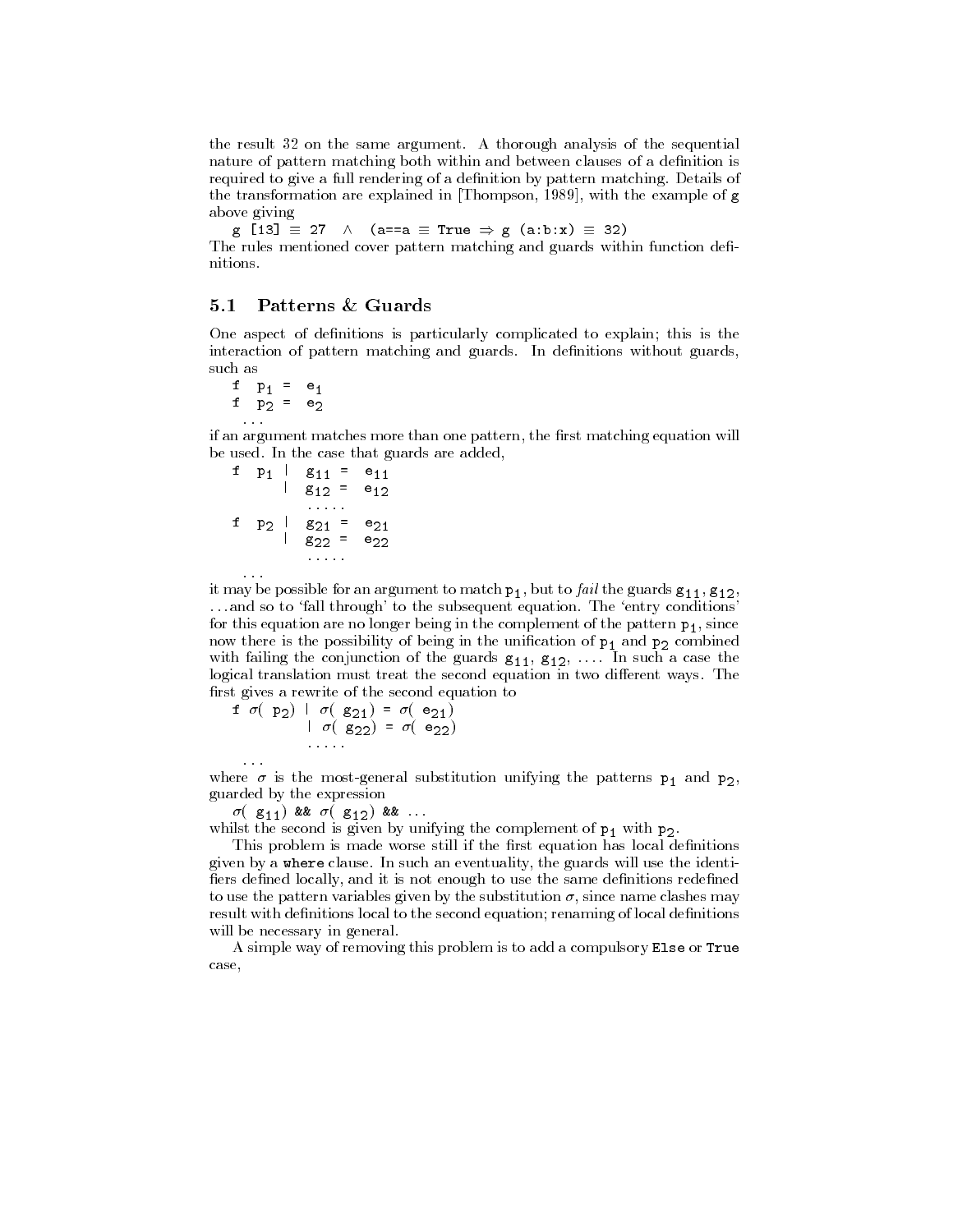$f_{\rm I}$  , the point of  $f_{\rm I}$  $\overline{ }$   $\overline{ }$   $\overline{ }$   $\overline{ }$   $\overline{ }$   $\overline{ }$   $\overline{ }$   $\overline{ }$   $\overline{ }$   $\overline{ }$   $\overline{ }$   $\overline{ }$   $\overline{ }$   $\overline{ }$   $\overline{ }$   $\overline{ }$   $\overline{ }$   $\overline{ }$   $\overline{ }$   $\overline{ }$   $\overline{ }$   $\overline{ }$   $\overline{ }$   $\overline{ }$   $\overline{ }$   $\overline{ }$   $\overline{ }$   $\overline{$  $e_{12}$  $\mathbf{r}$  ,  $\mathbf{r}$  ,  $\mathbf{r}$  ,  $\mathbf{r}$ 

True extensive the extent of  $\mathbf{r}$ so that once a pattern is matched by an argument- the function is committed to using this pattern Many functions have the feature-this feature-that feature-that feature-that is not clear that  $\alpha$ the extra power of avoiding it in certain circumstances is worth the extra effort required to understand function definitions. This undesirable feature is shared by Miranda- but not by Standard ML- in which guards are replaced by the

if it is a then it is a series of the theory of the series of the series of the series of the series of the se

expression

One feature differentiating Haskell from Miranda is the strength of the expression language In Miranda- functions can only be dened in a series of equations there is no explicit lambda- and in particular- case analyses are always in the form of a series of equational clauses This restricts the pro  $\mathbf{a}$ -more somewhat-displaining the language when  $\mathbf{a}_i$  is an advantage in advantage in a advantage in a logical form. The description of Haskell needs to include in some way or another how the case and lambda expression forms evaluate: these will need a collection of axiom schemes to cover all eventualities In Miranda- by contrast the explanation is given in the logical translation of the function definitions.

#### $5.2$  Irrefutable Patterns -

Haskell introduces the notion of an irrefutable pattern a pattern which is only matched on demand. All top-level pattern bindings are irrefutable by default-to-make it is useful to make it is useful to make it is useful to make it is useful to make it is useful to functions for background discussion see Thomas is a set  $\mathbf{A}$  . The see Thompson-

```
\blacksquare and \blacksquare and \blacksquare
This can be described either by
     f y  head y  f tail y
or by
     \sim fyarment \sim for \sim \sim \simm = m\sim \sim \sim \sim \sim \sim
```
The latter seems to be more in the spirit of the definitions than does the former. The effect of a pattern binding can be a program error  $-$  what is the effect

in the logic? If an axiom of the form

is introduced, did the expression  $\bullet$  clusted to is the except is to give ax 

which contradicts the distinction of the list constructors-  $\alpha$  logical and is indeed a logical contradiction To safeguard against the logical structure against the logical structure against the logical structure

matement e sentre avaient e where matches has the definition:

matches and the True and the True and the True and the True and True and True and True and True and True and T

This has the effect of leaving a and x undefined when matches e is not True. ... patterns are explained in a similar way-from the translation from the similar  $\sim$ 

f p-q blah

 $\overline{\phantom{a}}$ 

 $t<sub>0</sub>$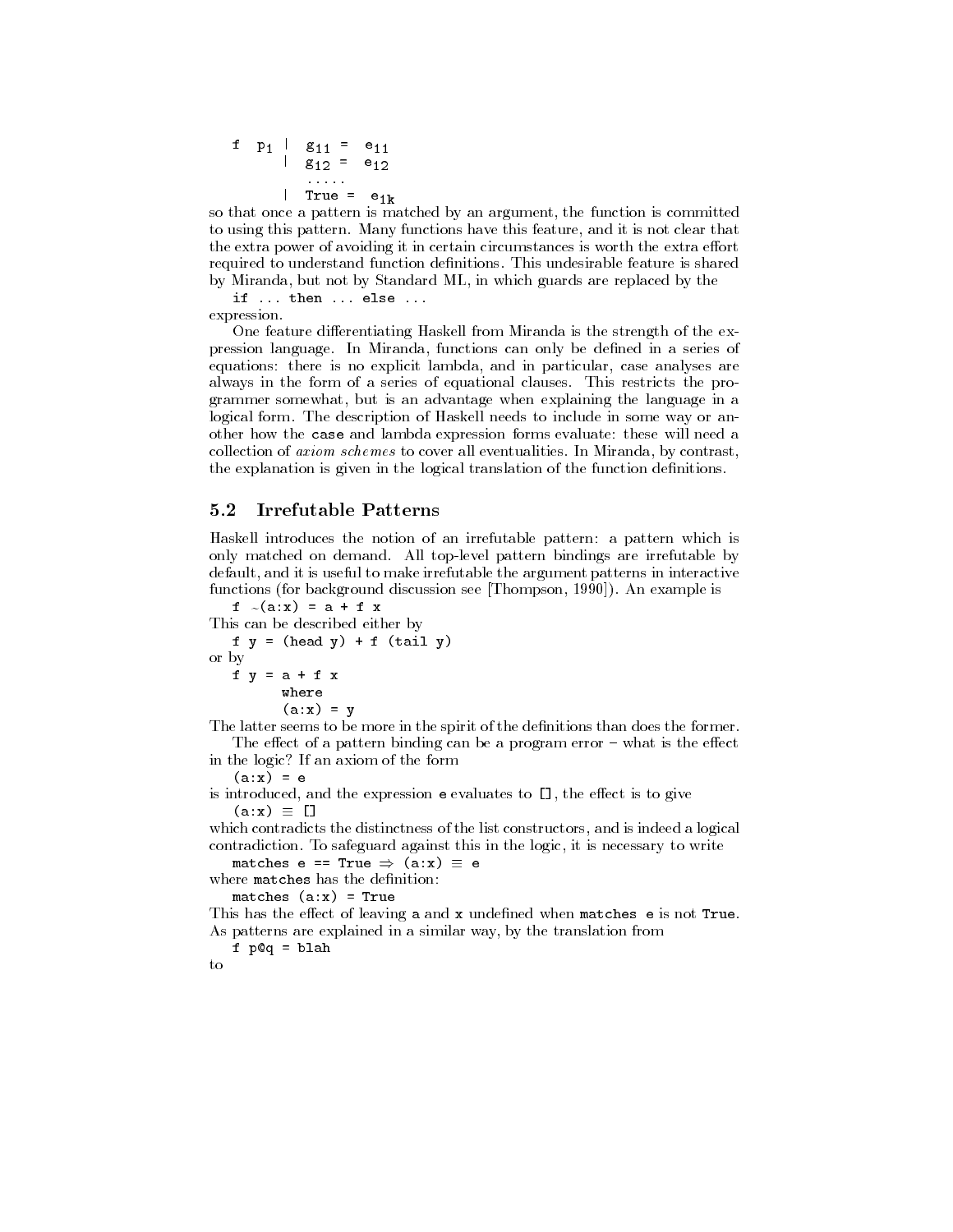$f$   $p$  =  $b$ lah where  $q = p$ 

#### 5.3 Scopes

A local denition is given either by a let- giving a denition local to an ex pression- or a where-  $\alpha$  and  $\alpha$  are accessive to the right denition and side of a clause of a definition. The simple effect of a definition is a *conjunction* of the logical eectricities of the local and the global-docal and the scope of the scope of the scope of the scope of the names of the names of the names of the names of the scope of the names of the names of the names of the names of t involved in other will naturally interesting in the score will naturally in the scoping of  $\mathcal{A}$ 

The scope of some definitions in where clauses can be restricted to a subset of the right hand sides Given the type

data mo = Eenie Int | Meenie Bool definitions like f ::  $mo \rightarrow ...$ f  $x$  | isEenie  $x = ... a ...$  $\vert$  isMeenie x = ... b ... where  $(Enie a) = x$  $(Meenie b) = x$ 

are common. The scope of a is the first equation and of b the second. Thus where is eliminated in favour of let.

Similarly- modules and abstract data types provide control on the visibility of denimitions This can be referred in the logic for ADTs-AD, and ADTs-ADTs-ADTsvisible outside the implementation scope only those theorems which do not refer to the underlying representation

#### 6 Input/Output

Input/output in Haskell can be programmed by means of streams or continuations Stream programs are simply lazylist manipulating functions- and the methods of verifying them are inherited from lists An advantage of the stream approach is that it introduces explicit notations for the values on input and output, and but also disadvantage is a consequence of the absence of interleave ing information in the functions Much work is needed to translate stream functions into descriptions of *traces* of input/output behaviour. A trace is a sequence of input and output actions of the form

 $[\begin{array}{ccc} r & c \end{array}, \begin{array}{ccc} w & c \end{array}]$ 

which describes the action of reading c followed by writing c. Details of how to translate stream programs into traces can be found in Thompson- 

The Glasgow Haskell compiler supports inputoutput by a third- primitive mechanism monads - Peyton Jones and Wadler- - Wadler- Prelim inary work suggests that a trace description of monadic IO is quite straightfor ward. An interaction of type

 $IO$ a

will have a trace of the form

rc wc --- x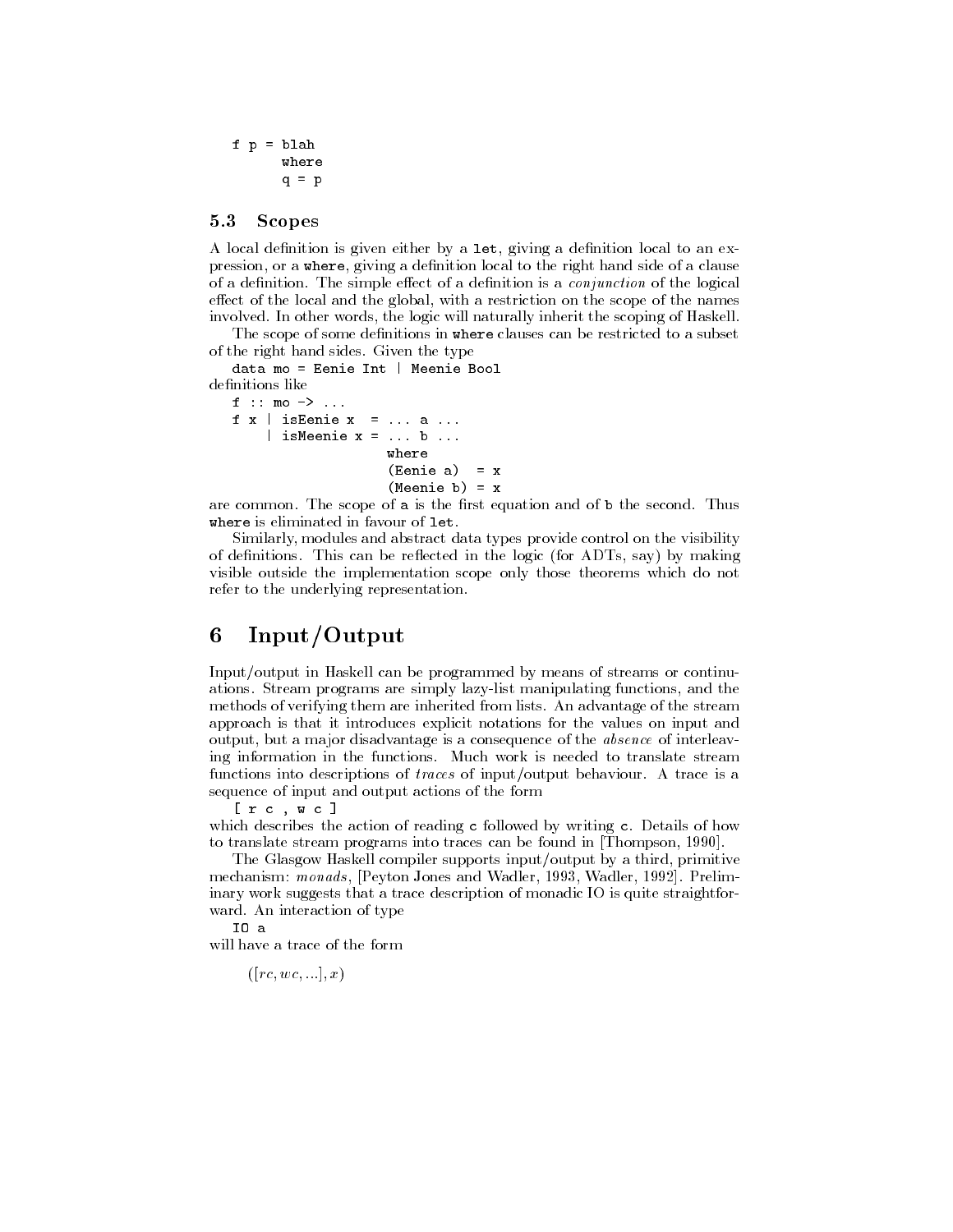where  $\mathbf v$  is a trace is a trace of  $\mathbf w$  and  $\mathbf w$  and  $\mathbf w$  is a value of the  $\mathbf w$ a The basic operations of the monad can the description begins to describe by the monad the described by the d Getting a characteristic group is the interest of the IO Character is the second of the control of the control form

 $([rch], ch)$ 

where che is a character putched is a function from the Co IO of (), putched the will have the trace

 $([w ch], () )$ 

The completent operator- when we have the

10 a 10 a 10 b 10 b 10 b

We can describe traces of **we we we all the traces** of the second of the model of the second traces of the second in type a thus Indian through a trace of model to the trace of the state of the trace of the trace of the trac

 $(s++t, y)$ 

is a trace of bindIO <sup>m</sup> f

These trace descriptions can be seen as primitive-up to can be seen as proved on the basis of the implementations of the operations in Peyton Jones and Wadler-- as a suit contracted as a surveyed and the underlying and the underlying  $\sim$  completely with simple operation of the momentum is due to the data dependence to the dependence to the data dependence. evident in the underlying implementation- for instance

Whether this approach can scale up to tackle real problems is open- as indeed is the field of verifying interactive programs itself.

# $\overline{7}$

in discussing the interpretation of denincially such as

```
fac x  x
```

```
x \sim 1 , we have the fact \sim 1the equational rendering
```
x True fac <sup>x</sup>

x True fac <sup>x</sup> <sup>x</sup> fac x

implies that me to a mitte point of the demittion, such heat necessary the least one It is open whether this needs to be incorporated the canalizer discussion can  $\sim$  . The found in Thompson and the found in Thompson and  $\sim$  . The found in Thompson and  $\sim$ 

# 8

The paper addresses the design of the Haskell programming language from thepoint of view of giving formal proofs of correctness of functional programs It is evident that Haskell share the elegance and simplicity of other lazy lan eguese par chat certain features cause difficulties for the verifier The ability freely to combine pattern matching- guards and local denitions causes di culties beyond the advantage gained Classes comes in the forms ones and the complete the the numerical classes where the overloading is convention or militarities with the operations share interest was harded. When the others-the share construction of the community classin which the operations in the latter and an and the latter and the latter and the latter formation in the la which the verified can work with more increased the very

I was gratteful to Gareth How Miss and Mark Longley for discussions about an about the discussions about the d